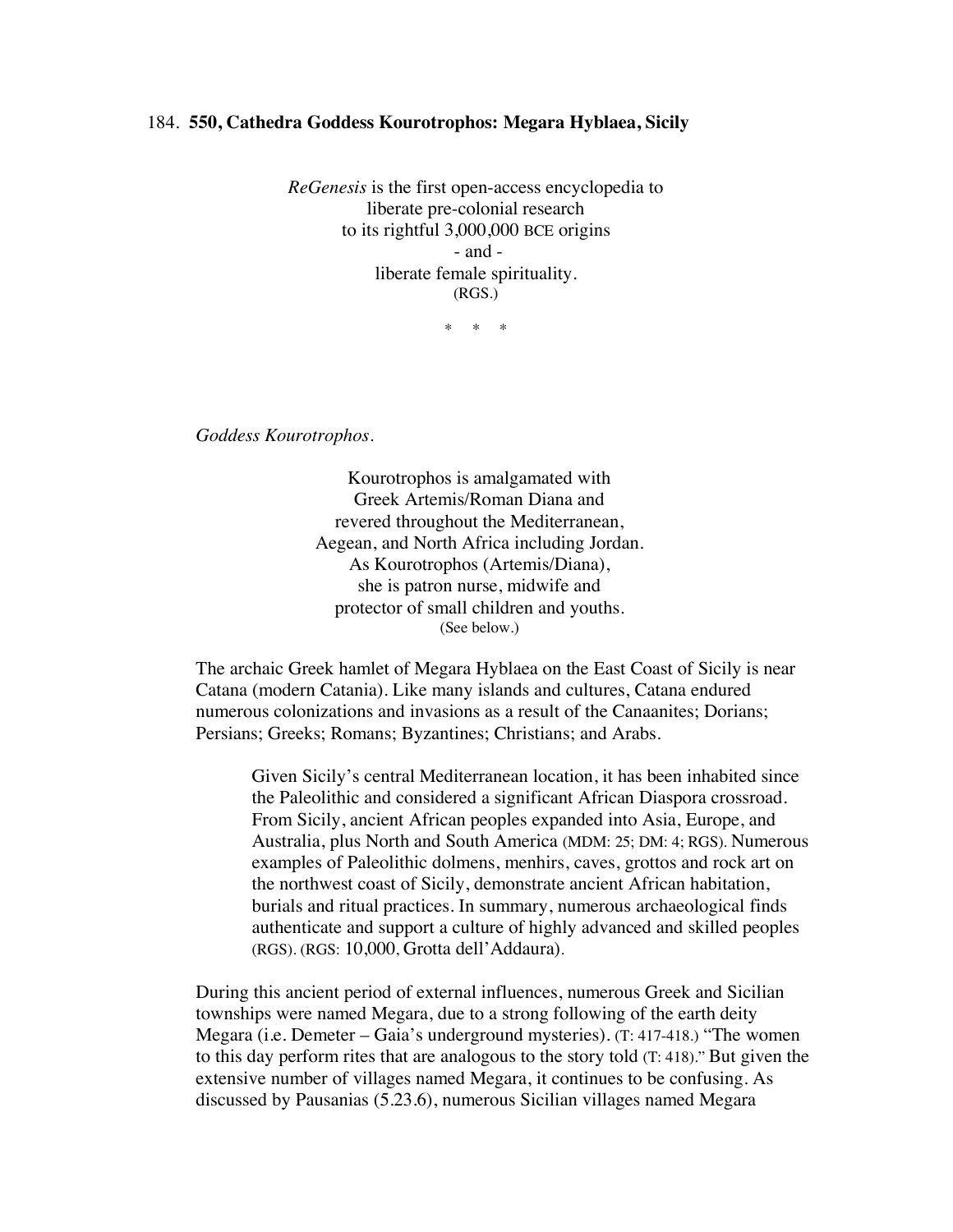Hyblaea (Hyblafa) has resulted in difficulties distinguishing between various sites and districts. Given extensive research, the Cathedra Kourotrophos Goddess comes from the Sanctuary of Hyblaea of the Hyblaean Megarians at Catana. (Smith, William. *Dictionary of Greek and Roman Geography*. London, England: Walton & Maberly, 1854.)

Goddess Kourotrophos is a Cathedra (seated) mother deity nursing two children. According to ancient records, Kourotrophos \* is amalgamated with Greek Artemis/Roman Diana and revered throughout the Mediterranean, Aegean, and North Africa including Jordan. As Kourotrophos (Artemis/Diana), she is patron nurse, midwife and protector of small children and youths. She is also patron goddess of wild animals, nature, the agora, and childbirth. Her iconography is the deer, willow trees, the moon, bears, hawks, and bees. A brief selection of Artemision temples are: Anatolian Ephesus; Jordan's Jerash; Greek Temple of Artemis Kanoni Corcyra (Corfu); and Attica's Brauron Sanctuary where she was protector of young girls (aka she–bears) – and – mentor who prepares her girls for womanhood. \*\*

\* "[Artemis] is called *Eileithyia* and *Kourotrophos* and venerated as such (MMRS: 503-504)."

\*\* "The small Athenian maidens who served her are called bears (MMRS: 503- 504)." (See GSA Section below.)

Although little remains of the original site, Kourotrophos and several other finds are currently on display at the Museo Archeologico Paolo Orsi in Syracuse, Sicily. (GAPP: 365.) (See GSA Section below.)

Further Artemis research : 1100-800, Mediterranean Dark Ages; 900-800, KA Goddess, Salamis, Cyprus. (RGS.)

Further research on cathedra goddesses 8300-4500, Sha'ar Hagolan (Sha'ar HaGolan); 7250-6150, Çatal Hüyük, Anatolia; 7100-6300, Cathedra Goddess of the Beasts; 5500-3500, Cucuteni (Tripolye) Culture, Eastern Europe; 5400-3500, Ancient Aphrodite: Chalcolithic or Copper Age; 4400-2500, Olympus Hera; 4000-3000, Egypt, Africa, and Cathedra Goddesses; 3250, Scorpion Tableau, Earliest Egyptian Proto-Hieroglyphics; 3000-2000, Anatolia, Kubaba and the Hittites; 2500, Inanna, Holder of the Me; 2000, Asherah; 900, Taanach, Canaanite Libation Stand; 800-700, Kuntillet Ajrud and Khirbet El-Qom; 750-650, Cybele and King Midas, Anatolia; and 400, Cathedra Goddess Isis. (RGS.)

IMAGE: MAP: SICILY, ITALY. PHOTO: © GSA. DESCRIPTION: MAP: SICILY, ITALY. SLIDE LOCATION MSC. ITALY, SHEET MAPS, ROW 1, SLEEVE 3, SLIDE #8, BCE. CO\_MIT\_MAP\_R1\_SL3\_S8 SHOT ON LOCATION: BRITISH MUSEUM: LONDON, ENGLAND. NOTE 1: FIELDWORK PROJECT 2002.

IMAGE: CATHEDRA GODDESS KOUROTROPHOS: MEGARA HYBLAEA, SICILY.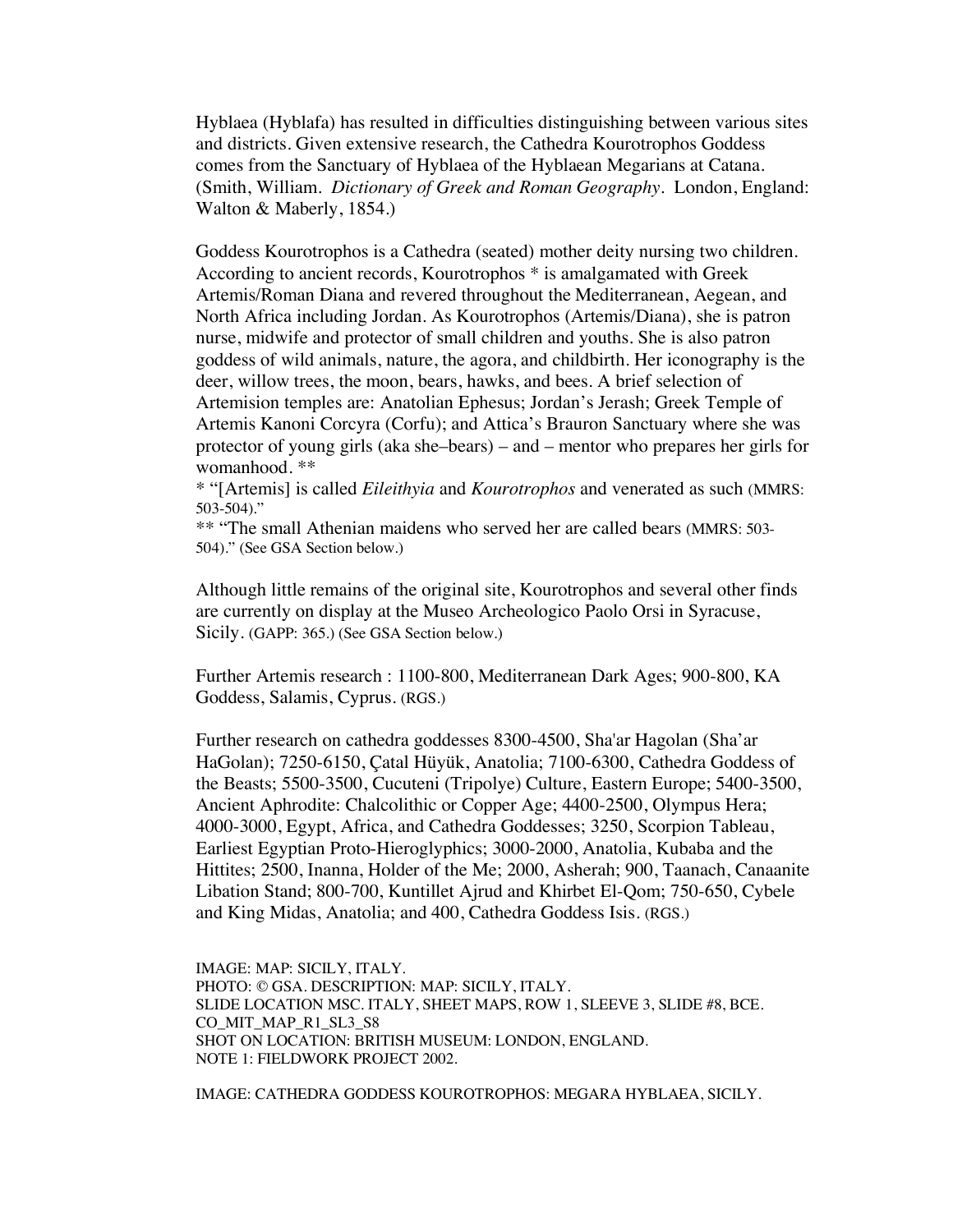PHOTO: © GSA. DESCRIPTION: CATHEDRA GODDESS KOUROTROPHOS NURSING SIDE-BY-SIDE DIVINE TWIN DEITIES. AS KOUROTROPHOS (ARTEMIS/DIANA), SHE IS PATRON NURSE, MIDWIFE AND PROTECTOR OF SMALL CHILDREN AND YOUTHS. (TWIN EMBODIMENT OF "A UNION OF PRINCIPLES, WHICH IS ONE FIGURE IN TWO GUISES.)" (MG: 368.)

SLIDE LOCATION SICILY, SHEET 19, ROW 3, SLEEVE 2, SLIDE #22, C. 550 BCE. CU\_SIC\_S19\_R3\_SL2\_S22

SHOT ON LOCATION: MUSEO ARCHAEOLOGICO PAOLO ORSI; SYRACUSE, SICILY. NOTE 1: AN ICONOGRAPHIC INTERPRETATION OF CATHEDRA (THRONE) MEGARA HYBLAEA INCLUDES HIEROS GAMOS. (APL: 2-23-1999.)

NOTE 2: "THE HIEROS GAMOS FROM WHENCE A ROYAL SOVEREIGN GETS HIS [OR HER] POWER AND THIS IS THE GODDESS HERSELF (APL: 2-23-1999)." NOTE 3: FIELDWORK PROJECT 1998.

IMAGE: A CATHEDRA GODDESS THRONE: CASTELLUCCIO, SICILY. PHOTO: © GSA. DESCRIPTION: A CATHEDRA GODDESS–THRONE INCLUDING CRESCENT LUNAR HORNS OF CONSECRATION, BREASTS, AND BOWL FOR OFFERINGS SURROUNDED BY V–SYMBOLS ON THE RIM, CASTELLUCCIO, SICILY. SLIDE LOCATION SICILY, SHEET 18, ROW 3, SLEEVE 4, SLIDE #35, BCE. CU\_SIC\_S18\_R3\_SL4\_S35

SHOT ON LOCATION: MUSEO ARCHEOLOGICO REGIONALE PAOLO ORSI: SYRACUSE, SICILY,

NOTE 1:

THE CRESCENT HORN/HORNS OF THE BULL, BISON ETC. – AND – THE CRESCENT LUNAR HORN ALL SHARE SOME SIMILAR ATTRIBUTES. … CONSIDERATIONS REGARDING THE CRESCENT BULL HEADS AND CRESCENT LUNAR HORN OF CONSECRATION MAY RELATE TO THE FALLOPIAN TUBES AND UTERUS (SBDN: 12-13, 4-5; POM; TEG: 46-7; LOG: 265- 6; RGS).

NOTE 2:

THE GENERATIVE BULL/UTERUS SYMBOLISM MAY HAVE BEEN FURTHER AMPLIFIED BY THE OBSERVATION THAT BOTH THE HUMAN AND THE BOVID GESTATION PERIOD ARE NINE MONTHS. AS A METAPHOR OF BIRTH, THE IMAGE OF A BULL, MOON AND UTERUS MERGES INTO ONE POWERFUL MULTIVALENT SYMBOL. THESE ELEMENTS WOULD HAVE BEEN SIGNIFICANT TO PEOPLE WHO BASED THEIR RELIGION ON ANALOGY AND METAPHOR (MH: 512).

NOTE 3: AN ICONOGRAPHIC INTERPRETATION OF THE CATHEDRA THRONE INCLUDES HIEROS GAMOS. (APL: 2-23-1999.)

NOTE 4: "THE HIEROS GAMOS FROM WHENCE A ROYAL SOVEREIGN GETS HIS [OR HER] POWER AND THIS IS THE GODDESS HERSELF (APL: 2-23-1999)." NOTE 5: FIELDWORK PROJECT 1998.

IMAGE: SEATED PRE-DYNASTIC BIRD GODDESS ISIS: EGYPT.

PHOTO: © GSA. DESCRIPTION: PRE-DYNASTIC CATHEDRA DEITY ISIS OR AU–SET, (SEAT OR THRONE): SEATED BIRD GODDESS WITH DOWNTURNED WINGS, FULL THIGHS AND BUTTOCKS.

SLIDE LOCATION EGYPT, SHEET 40, ROW 2, SLEEVE 2, SLIDE #343, PREDYNASTIC. CO\_EGY\_S40\_R2\_SL2\_S343.jpg

SHOT ON LOCATION: MUSEUM OF EGYPTIAN ANTIQUITIES: CAIRO, EGYPT. NOTE 1: AN ICONOGRAPHIC INTERPRETATION OF THE ENTHRONED CATHEDRA GODDESS ISIS INCLUDES HIEROS GAMOS. (APL: 2-23-1999.)

NOTE 2: "THE HIEROS GAMOS FROM WHENCE A ROYAL SOVEREIGN GETS HIS [OTHER] POWER AND THIS IS THE GODDESS HERSELF (APL: 2-23-1999)."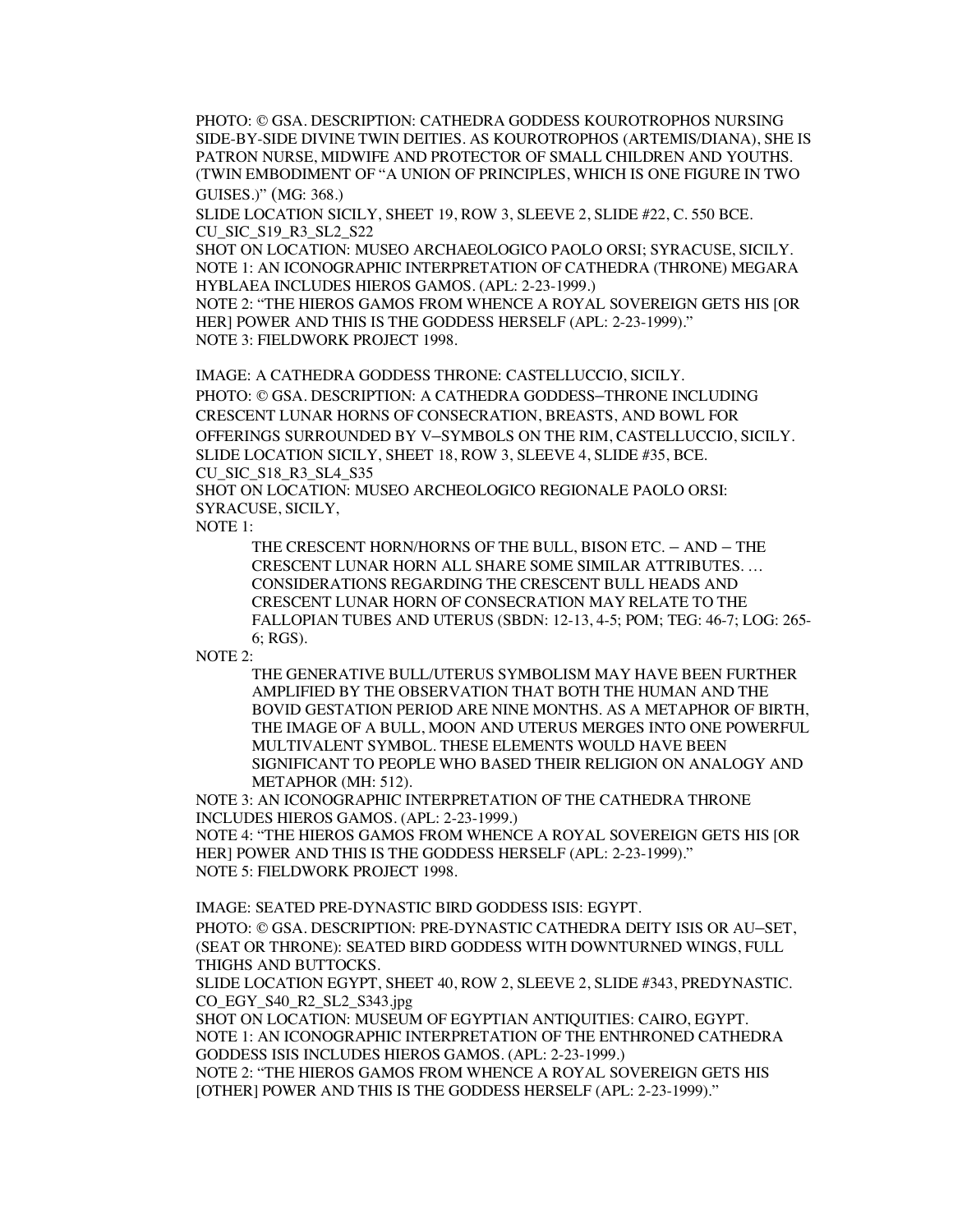NOTE 3: "NATIONALLY THE MOST IMPORTANT GODS [DEITIES] WERE DISTINGUISHED BY BEING REPRESENTED SEATED ON THRONES AND CARRYING THE EMBLEMS OF LIFE AND POWER (BATB: 30)." NOTE 4: FIELDWORK PROJECT 1985-1989.

IMAGE: CATHEDRA ASHDODA: ASHDOD, PALESTINE.

PHOTO: © GSA. DESCRIPTION: LONG–NECKED CATHEDRA ASHDODA FIGURE WITH HORIZONTAL BANDS, ARMLESS TORSO, MODELED BREASTS, FLAT HEADDRESS, TRIANGLES, AND A CHAIR BASE SIMILAR TO AN OFFERING TABLE. (PS: 153, 155.) SLIDE LOCATION RE-GENESIS PHASE 2, SHEET 4, ROW 1, SLEEVE 2, SLIDE #8, 1200 BCE.

IT\_RPT\_S4\_R1\_SL2\_S8.jpg

SHOT ON LOCATION: FRAUEN WOMEN'S MUSEUM: WIESBADEN, GERMANY. NOTE 1:

*'CATHEDRA* IS DEFINED AS THE OFFICIAL CHAIR OR THRONE OF ONE IN A POSITION OF PROMINENCE' AND [THEREFORE] REFERENCED AS A CATHEDRA GODDESS (RG: 29) (RG: 7100-6300, CATHEDRA GODDESS OF THE BEASTS, ÇATAL HÜYÜK).

NOTE 2: AN ICONOGRAPHIC INTERPRETATION OF GODDESS ASHDODA INCLUDES HIEROS GAMOS. (APL: 2-23-1999.) (TO SCALE PROTOTYPE: ORIGINAL IN ISRAEL MUSEUM, JERUSALEM, ISRAEL.)

NOTE 3: "THE HIEROS GAMOS FROM WHENCE A ROYAL SOVEREIGN GETS HIS [OR HER] POWER AND THIS IS THE GODDESS HERSELF (APL: 2-23-1999)."

NOTE 4: "STYLISTICALLY THIS FIGURE RETAINS MYCENAEAN TRADITIONS (ALB: 324, FIG. 8.15)."

NOTE 5: FIELDWORK PROJECT.

IMAGE: CATHEDRA GODDESS AND CHILD: THEBES, GREECE. PHOTO: © GSA. DESCRIPTION: SEATED MOTHER GODDESS ON A THRONE-LIKE CHAIR OR BIRTHING SEAT HOLDING AN A NEWBORN INFANT. DEITY WEARS A HIGH CROWN AND STYLIZED DRAPED GARMENT THAT IS PART OF THE THRONE DESIGN, CONSTRUCTED IN BOEOTIA.

SLIDE LOCATION RE-GENESIS PHASE 1, SHEET 4, ROW 1, SLEEVE 3, SLIDE #10, 450- 440 BCE.

IT\_RPO\_S4\_R1\_SL3\_S10.jpg

SHOT ON LOCATION: BRITISH MUSEUM: LONDON, ENGLAND. NOTE 1: AN ICONOGRAPHIC INTERPRETATION OF THE CATHEDRA (THRONE) GODDESS INCLUDES HIEROS GAMOS. (APL: 2-23-1999.) NOTE 2: "THE HIEROS GAMOS FROM WHENCE A ROYAL SOVEREIGN GETS HIS [OR HER] POWER AND THIS IS THE GODDESS HERSELF (APL: 2-23-1999)." NOTE 3: FIELDWORK PROJECT 2002.

IMAGE: CATHEDRA INANNA WITH ME: SUSA, SW IRAN. PHOTO: © GSA. DESCRIPTION: SEATED GODDESS NARUNDI OR INANNA WITH THE ME IN FEATHERED ROBE (KAUNAKES). LIONS ARE ON EACH SIDE AND UNDER HER FEET ALONG WITH INSCRIPTIONS FROM THE SUSA ACROPOLIS IN SW IRAN. SLIDE LOCATION NEAR EAST, SHEET 5, ROW 2, SLEEVE 1, SLIDE #30E, C. 2500 BCE. CU\_NEA\_S5\_R2\_SL1\_S30E.jpg

SHOT ON LOCATION: MUSÉE DU LOUVRE: PARIS, FRANCE.

NOTE 1: INANNA CONFIRMATION RE. ANDRÉ PARROT. (SUA.) AN ICONOGRAPHIC INTERPRETATION OF THE CATHEDRA (THRONE) GODDESS INANNA INCLUDES HIEROS GAMOS. (APL: 2-23-1999.)

NOTE 2: "THE HIEROS GAMOS FROM WHENCE A ROYAL SOVEREIGN GETS HIS [OR HER] POWER AND THIS IS THE GODDESS HERSELF (APL: 2-23-1999)." NOTE 3: FIELDWORK PROJECT 1980-1989.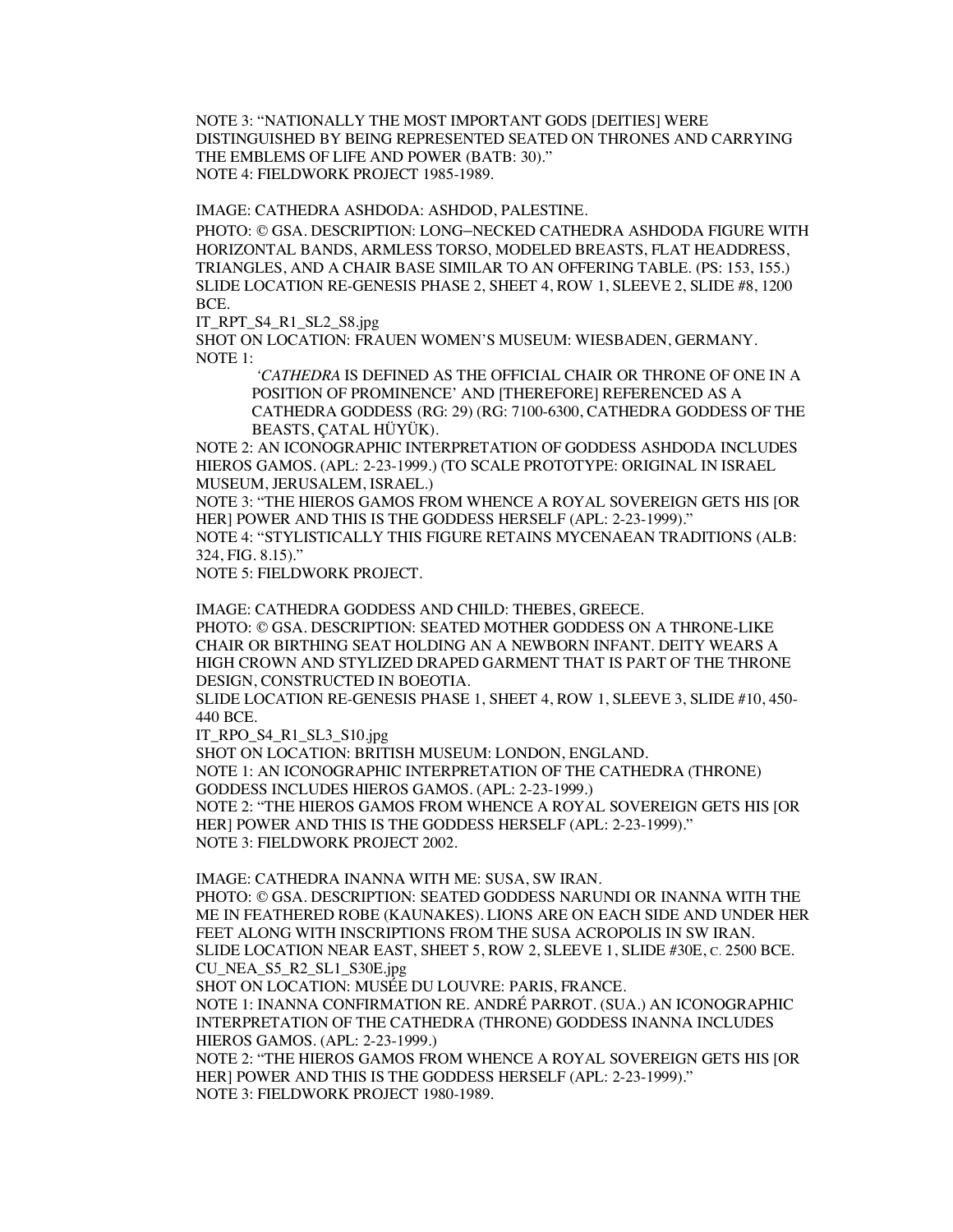IMAGE: CATHEDRA THRONE DEITY: UR, BABYLON.

PHOTO: © GSA. DESCRIPTION: TERRACOTTA CATHEDRA THRONE DEITY, UR. SLIDE LOCATION NEAR EAST, SHEET 11, ROW 3, SLEEVE 3, SLIDE #13, 2000-1050 BCE.

CU\_NEA\_S11\_R3\_SL3\_S13.jpg

SHOT ON LOCATION: BRITISH MUSEUM: LONDON, ENGLAND.

NOTE 1: AN ICONOGRAPHIC INTERPRETATION OF THE CATHEDRA (THRONE) INCLUDES HIEROS GAMOS. (APL: 2-23-1999.)

NOTE 2: "THE HIEROS GAMOS FROM WHENCE A ROYAL SOVEREIGN GETS HIS [OR HER] POWER AND THIS IS THE GODDESS HERSELF (APL: 2-23-1999)." NOTE 3: FIELDWORK PROJECT 1998-2002.

PHOTO: © GSA. DESCRIPTION: CATHEDRA ASTARTE'S THRONE, PHOENICIAN (PRE-CARTHAGE).

SLIDE LOCATION NEAR EAST, SHEET 11, ROW 3, SLEEVE 1, SLIDE #11, BCE. CU\_NEA\_S11\_R3\_SL1\_S11.jpg

SHOT ON LOCATION: MUSÉE DU LOUVRE: PARIS, FRANCE.

NOTE 1: AN ICONOGRAPHIC INTERPRETATION OF ASTARTE'S THRONE INCLUDES HIEROS GAMOS. (APL: 2-23-1999.)

NOTE 2: "THE HIEROS GAMOS FROM WHENCE A ROYAL SOVEREIGN GETS HIS [OR HER] POWER AND THIS IS THE GODDESS HERSELF (APL: 2-23-1999)." NOTE 3: FIELDWORK PROJECT 1980-1989.

PHOTO NOTE: REMOVE GREEN STREAK, CHRISI KARVONIDES ' TEAM.

IMAGE: CATHEDRA MOTHER GODDESS ASHERAH: TEL TAANACH, CANAANITE (NORTHERN ISRAEL.)

IMAGE GSA. DESCRIPTION: MOTHER GODDESS ASHERAH (OR ASTARTE) (GGL: 147) SEATED ON A CATHEDRA THRONE BETWEEN TWO LIONESSES. LOCATION TEL TAANACH.

SLIDE LOCATION, SHEET , ROW , SLEEVE , SLIDE #, BCE. ON LOCATION.

NOTE 1**:** ASHERAH WAS THE PROTOTYPICAL MOTHER GODDESS OF THE SEVENTY CANAANITE GODS AND KNOWN AS "*QNYT* '*LIM*, 'PROCREATRESS OF THE GODS' OR '*UM L*(*M'*): 'MOTHER OF THE GODS.'" (AMST: 47.)

NOTE 2: GODDESS ASHERAH WAS WORSHIPED IN ISRAEL FROM THE DAYS OF THE FIRST SETTLEMENT IN CANAAN, AS THE HEBREWS HAD TAKEN OVER THE CULT [CULTURES] OF THIS GREAT MOTHER GODDESS FROM THE CANAANITES. (HG: 45.) NOTE 3: AN ICONOGRAPHIC INTERPRETATION OF CATHEDRA GODDESS INDICATES HIEROS GAMOS. (APL: 2-23-1999.)

NOTE 4: "THE HIEROS GAMOS FROM WHENCE A ROYAL SOVEREIGN GETS HIS [OR HER] POWER AND THIS IS THE GODDESS HERSELF (APL: 2-23-1999)." NOTE 5: FIELDWORK PROJECT.

PHOTO NOTE: ILLUSTRATION TBD ,CHRISI KARVONIDES' TEAM.

IMAGE: ARTEMIS, AFFILIATED DARK MOTHER/APHRODISIAS: EPHESUS, (ANATOLIA) TURKEY.

PHOTO: © GSA. DESCRIPTION: MANY BREASTED (POLYMASTIC) ARTEMIS/DIANA AT EPHESUS, (ANATOLIA) TURKEY.

SLIDE LOCATION TURKEY, SHEET 98, ROW 3, SLEEVE 1, SLIDE #Bg37, BCE. CO\_TUR\_S98\_R3\_SL1\_SBg37

SHOT ON LOCATION: EPHESUS MUSEUM (EFES MUZESI): SELCUK, (ANATOLIA) TURKEY.

NOTE 1: APHRODISIAS PRIMARY DEITY, APHRODITE IS ALIGNED WITH EPHESIAN ARTEMIS PLUS CYBELE (ACV: 28; RGS).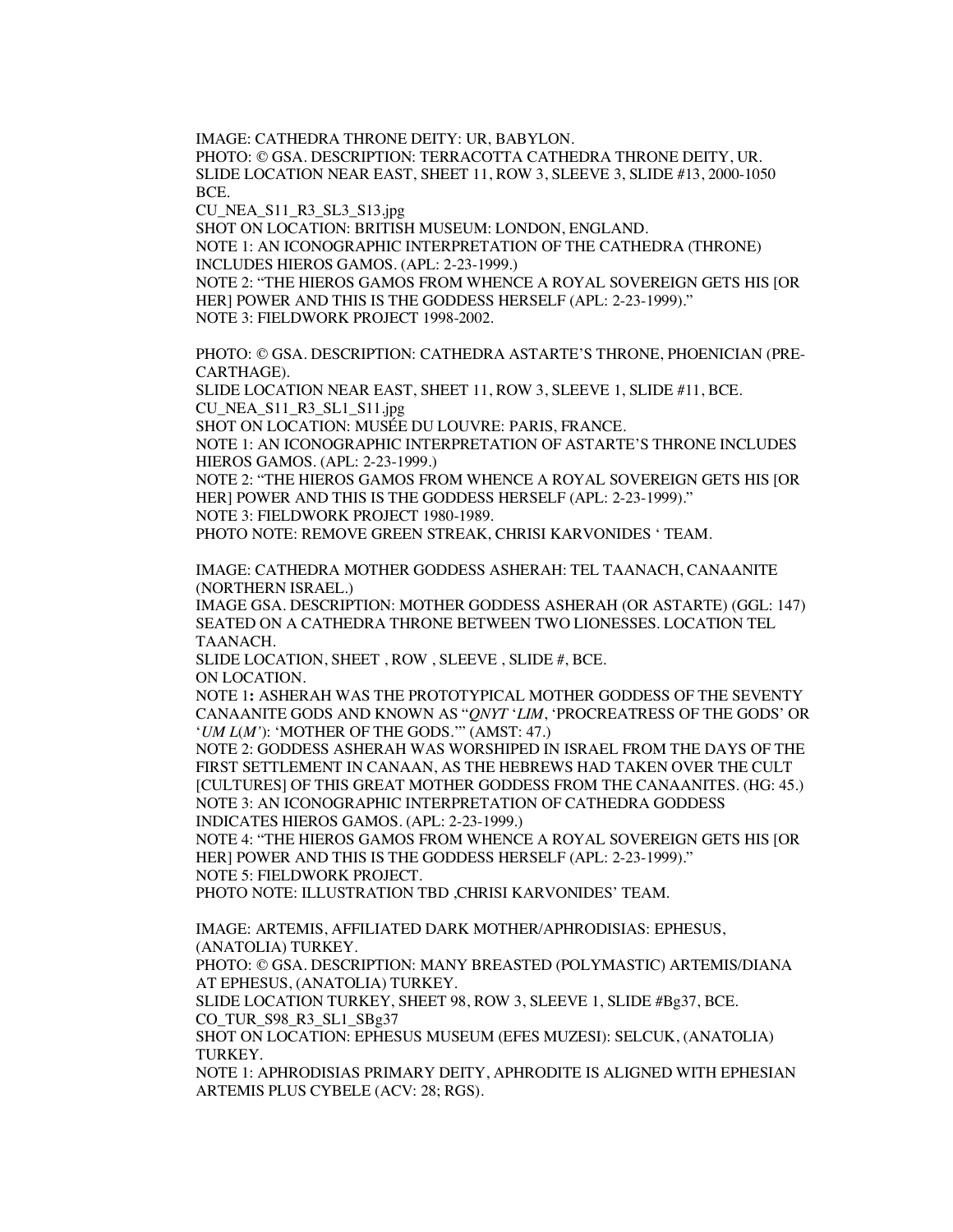NOTE 2: ACCORDING TO ANCIENT RECORDS, GODDESS KOUROTROPHOS IS AMALGAMATED WITH GREEK ARTEMIS/ROMAN DIANA AND REVERED THROUGHOUT THE MEDITERRANEAN, AEGEAN, AND NORTH AFRICA INCLUDING JORDAN (RGS). (SOURCE IS ENTRY ABOVE.) NOTE 3: FIELDWORK PROJECT 1986. PHOTO NOTE: ALSO SEE SLIDE LOCATION TURKEY, SHEET 100.

IMAGE: ARTEMISION TEMPLE: EPHESUS, (ANATOLIA) TURKEY. PHOTO: © GSA. DESCRIPTION: RENDERING OF ARTEMISION TEMPLE, EPHESUS, (ANATOLIA) TURKEY. SLIDE LOCATION TURKEY, SHEET 99, ROW 2, SLEEVE 3, SLIDE #21, BCE. CO\_TUR\_S99\_R2\_SL3\_S21 SHOT ON LOCATION: BRITISH MUSEUM: LONDON, ENGLAND. NOTE 1: EPHESUS WAS ONE OF THE SEVEN WONDERS OF THE WORLD AND UNPARALLELED IN THE ANCIENT WORLD AS THE FIRST ARCHITECTURAL SITE OF SUCH MONUMENTAL PROPORTIONS (ACRT: 147; RGS). NOTE 2: ACCORDING TO ANCIENT RECORDS, GODDESS KOUROTROPHOS IS AMALGAMATED WITH GREEK ARTEMIS/ROMAN DIANA AND REVERED

THROUGHOUT THE MEDITERRANEAN, AEGEAN, AND NORTH AFRICA INCLUDING JORDAN (RGS). (SOURCE IS ENTRY ABOVE.) NOTE 3: FIELDWORK PROJECT 2002.

IMAGE: MANY BREASTED DARK ARTEMIS: EPHESUS, (ANATOLIA) TURKEY. PHOTO: © GSA. DESCRIPTION: MANY BREASTED (POLYMASTIC) DIANA/ARTEMIS AT EPHESUS. (DM: 157.)

SLIDE LOCATION TURKEY, SHEET 98, ROW 4, SLEEVE 3, SLIDE #3, BCE. CO TUR S98 R4 SL3 S3

SHOT ON LOCATION: BRITISH MUSEUM: LONDON, ENGLAND. NOTE 1: ACCORDING TO ANCIENT RECORDS, GODDESS KOUROTROPHOS IS AMALGAMATED WITH GREEK ARTEMIS/ROMAN DIANA AND REVERED THROUGHOUT THE MEDITERRANEAN, AEGEAN, AND NORTH AFRICA INCLUDING JORDAN (RGS). (SOURCE IS ENTRY ABOVE.) NOTE 2: FIELDWORK PROJECT 1986.

IMAGE: ARTEMIS TEMPLE: JERASH, JORDAN. PHOTO: © GSA. DESCRIPTION: ARTEMIS TEMPLE, JERASH, JORDAN. SLIDE LOCATION PETRA, SHEET 9, ROW 2, SLEEVE 3, SLIDE #32J, BCE. CO\_PET\_S9\_R2\_SL3\_S23J. SHOT ON LOCATION: JERASH, JORDAN. NOTE 1: FIELDWORK PROJECT 1989.

IMAGE: GIRLS GYMNASTICS: PIAZZA ARMERINA, SICILY. PHOTO: © GSA. DESCRIPTION: MOSAIC OF BIKINI GIRLS (OR SHE-BEARS) COMPETING IN GYMNASTICS AND RACES FROM GREEK ARTEMIS (*KOUROTROPHOS*)/ROMAN DIANA'S BRAURON SANCTUARY, PIAZZA ARMERINA SICILY.

SLIDE LOCATION SICILY, SHEET 11, ROW 1, SLEEVE 3, SLIDE #8, BCE. CU\_SIC\_S11\_R1\_SL3\_S8 SHOT ON LOCATION: GIRLS GYMNASTICS: PIAZZA ARMERINA, SICILY. NOTE 1: "THE SMALL ATHENIAN MAIDENS WHO SERVED HER [ARTEMIS/DIANA] ARE CALLED BEARS (MMRS: 503-504)."

NOTE 2:

AT PERGAMON (ANCIENT PERGAMUM) IN ANATOLIA, A GYMNASIUM THAT SUGGESTS SIMILAR OLYMPIC SPORTS FOR YOUNG GIRLS AS PLAYED AT OLYMPIA ON HERIA WHEN LITTLE GIRLS CELEBRATED AND COMPETED IN